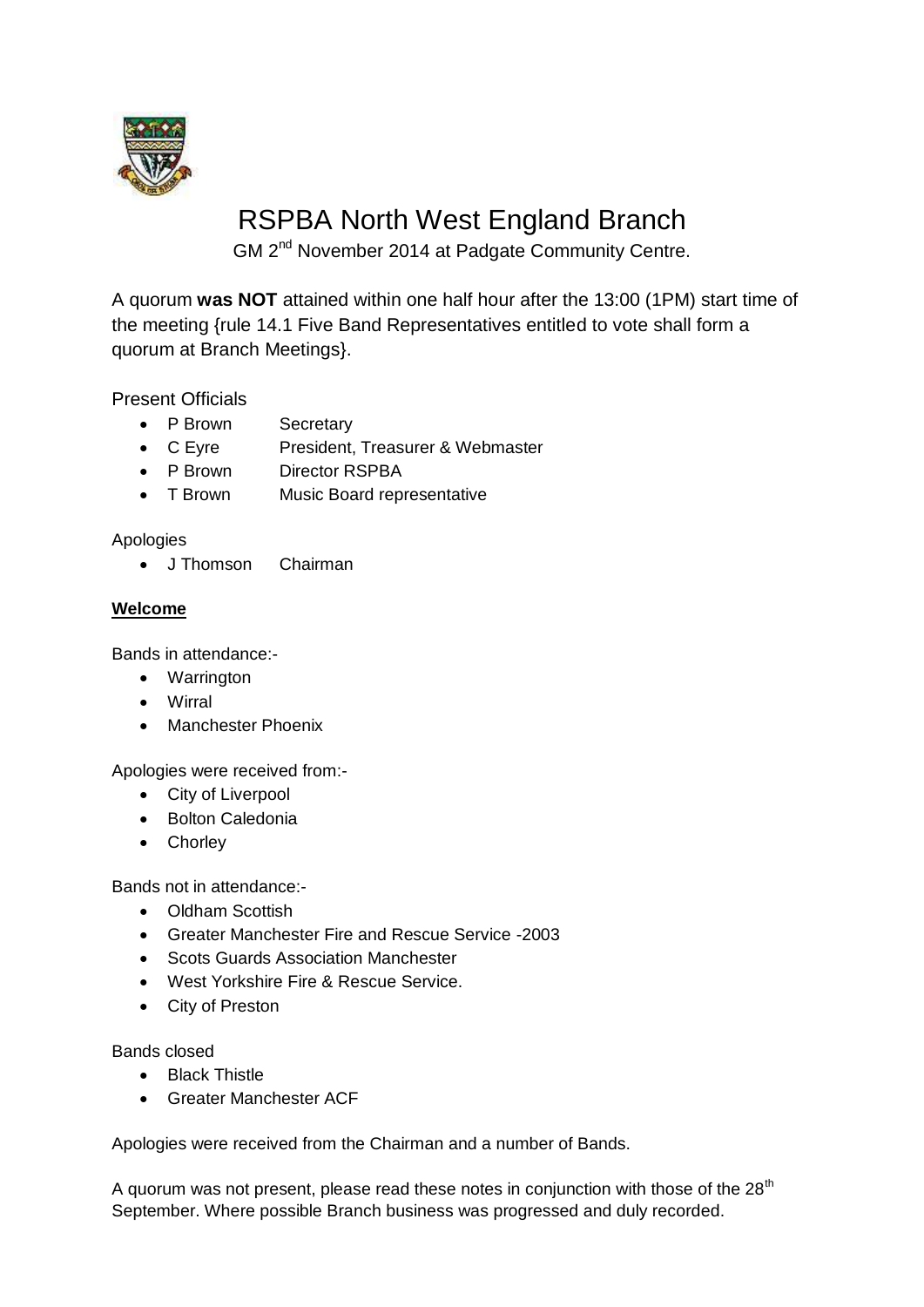It was noted that in the notes of the  $28<sup>th</sup>$  September Bolton Caledonia were noted as being both in and not in attendance. It is recognised that Bolton Caledonia was in attendance.

It is important that the Branch be able to function; as noted in the September notes a revised Constitution will be prepared for the December AGM.

### **Finance Report.**

A draft set of accounts has been produced and circulated for review. The accounts have been prepared from the spreadsheet circulated by the Treasurer.

Please review the accounts as they need to be agreed by the membership at the AGM.

A copy of the draft account will be forwarded to RSPBA headquarters in advance of our AGM.

### **Music Board Report.**

The next MB is on the  $22^{nd}$  November 2014, the key update is all the pipe scores are now available on the SPBA web site; Grade 4 bands have 42 tunes from which to make their competition selection.

### **Directors Report**

Paul advised that the Directors meeting is to be held on the  $15<sup>th</sup>$  November 2014.

A bid had been placed on a plot of land and premises that would be refurbished as the new RSPBA headquarters. The bid was rejected in favour of a more lucrative bid.

The format of the World Solo Drumming competition is to be discussed at the next meeting, as discussed previously the branch could host a regional heat, that may bring in a sizable entry provided we could find a venue and trophies, possibly leading to revenue for the branch.

There are some rule changes being considered in the pipe line such as the splitting of Novice Juvenile grade in Major Championships and the possible amendment of the registration period being changed from14 days to 42days before a transferred player can play with their new band.

## **Branch Competitions**

Proposed dates for our indoor contests for 2015:

- 1. Sat. 7th Feb: Solo Piping
- 2. Sun. Feb 8th: Solo Drumming
- 3. Sun. March 1st or 8th: Trio Piping
- 4. Sat. Apr 11th: Minibands, Quartets, Drum Salute

The venues and adjudicators will be announced as soon as confirmed. The competitions as in 2014 will be open events, all are welcome.